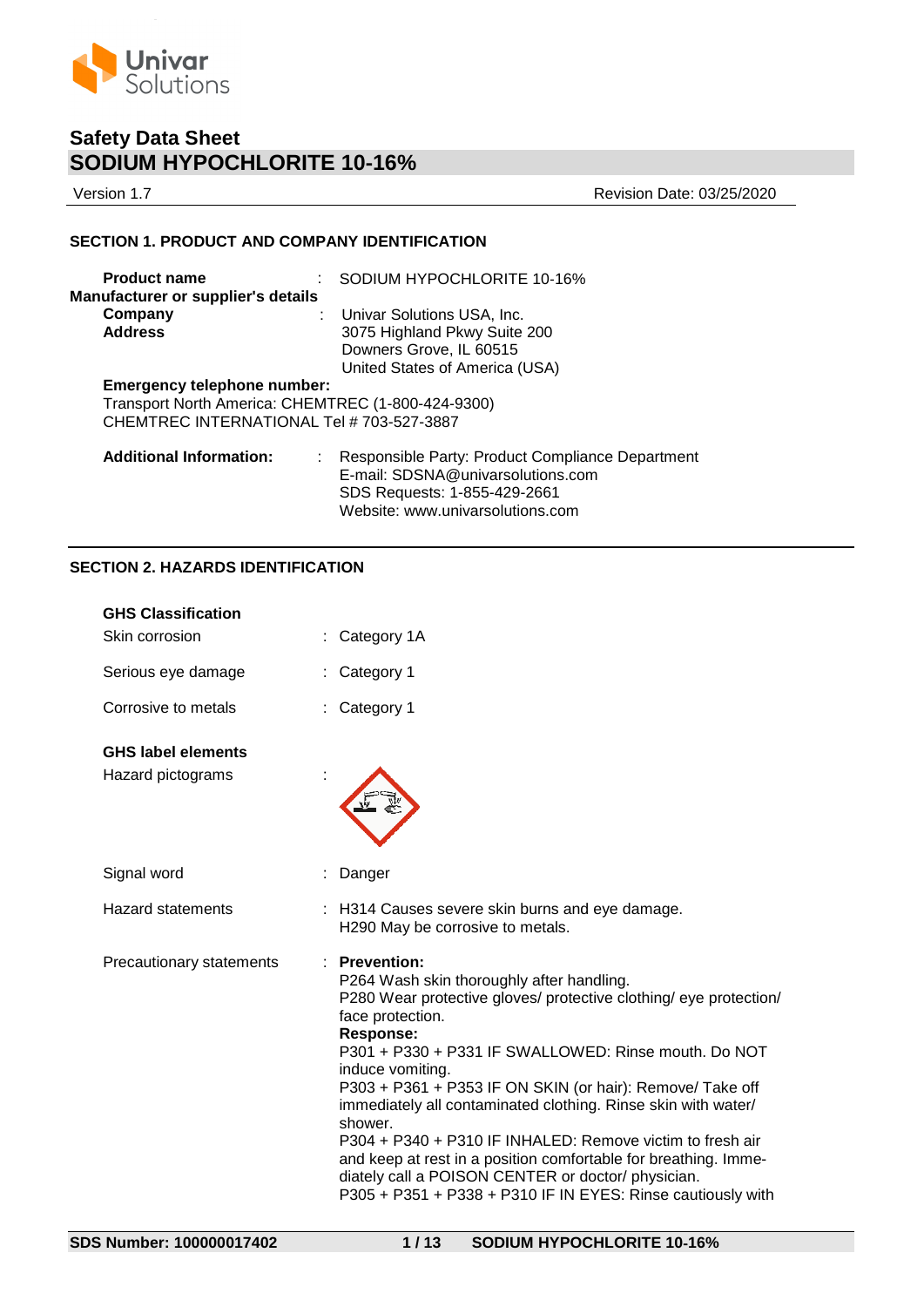

Version 1.7 Revision Date: 03/25/2020

water for several minutes. Remove contact lenses, if present and easy to do. Continue rinsing. Immediately call a POISON CENTER/doctor. P363 Wash contaminated clothing before reuse. **Storage:**  P405 Store locked up. **Disposal:**  P501 Dispose of contents/ container to an approved waste disposal plant.

# **Other hazards**

None known.

# **SECTION 3. COMPOSITION/INFORMATION ON INGREDIENTS**

Substance / Mixture : Mixture

#### **Hazardous components**

| CAS-No.   | Chemical name       | Weight percent |
|-----------|---------------------|----------------|
| 7681-52-9 | Sodium hypochlorite | $10 - 20$      |
| 1310-73-2 | Sodium hydroxide    | - 5            |

Any Concentration shown as a range is due to batch variation.

## **SECTION 4. FIRST AID MEASURES**

| General advice          | : Move out of dangerous area.<br>Consult a physician.<br>Show this safety data sheet to the doctor in attendance.<br>Do not leave the victim unattended.                                                                                                                                                                                                                                                |
|-------------------------|---------------------------------------------------------------------------------------------------------------------------------------------------------------------------------------------------------------------------------------------------------------------------------------------------------------------------------------------------------------------------------------------------------|
| If inhaled              | : If unconscious, place in recovery position and seek medical<br>advice.<br>If symptoms persist, call a physician.                                                                                                                                                                                                                                                                                      |
| In case of skin contact | : Immediate medical treatment is necessary as untreated<br>wounds from corrosion of the skin heal slowly and with difficul-<br>ty.<br>If on skin, rinse well with water.<br>If on clothes, remove clothes.                                                                                                                                                                                              |
| In case of eye contact  | : Small amounts splashed into eyes can cause irreversible tis-<br>sue damage and blindness.<br>In the case of contact with eyes, rinse immediately with plenty<br>of water and seek medical advice.<br>Continue rinsing eyes during transport to hospital.<br>Remove contact lenses.<br>Protect unharmed eye.<br>Keep eye wide open while rinsing.<br>If eye irritation persists, consult a specialist. |
| If swallowed            | : Clean mouth with water and drink afterwards plenty of water.                                                                                                                                                                                                                                                                                                                                          |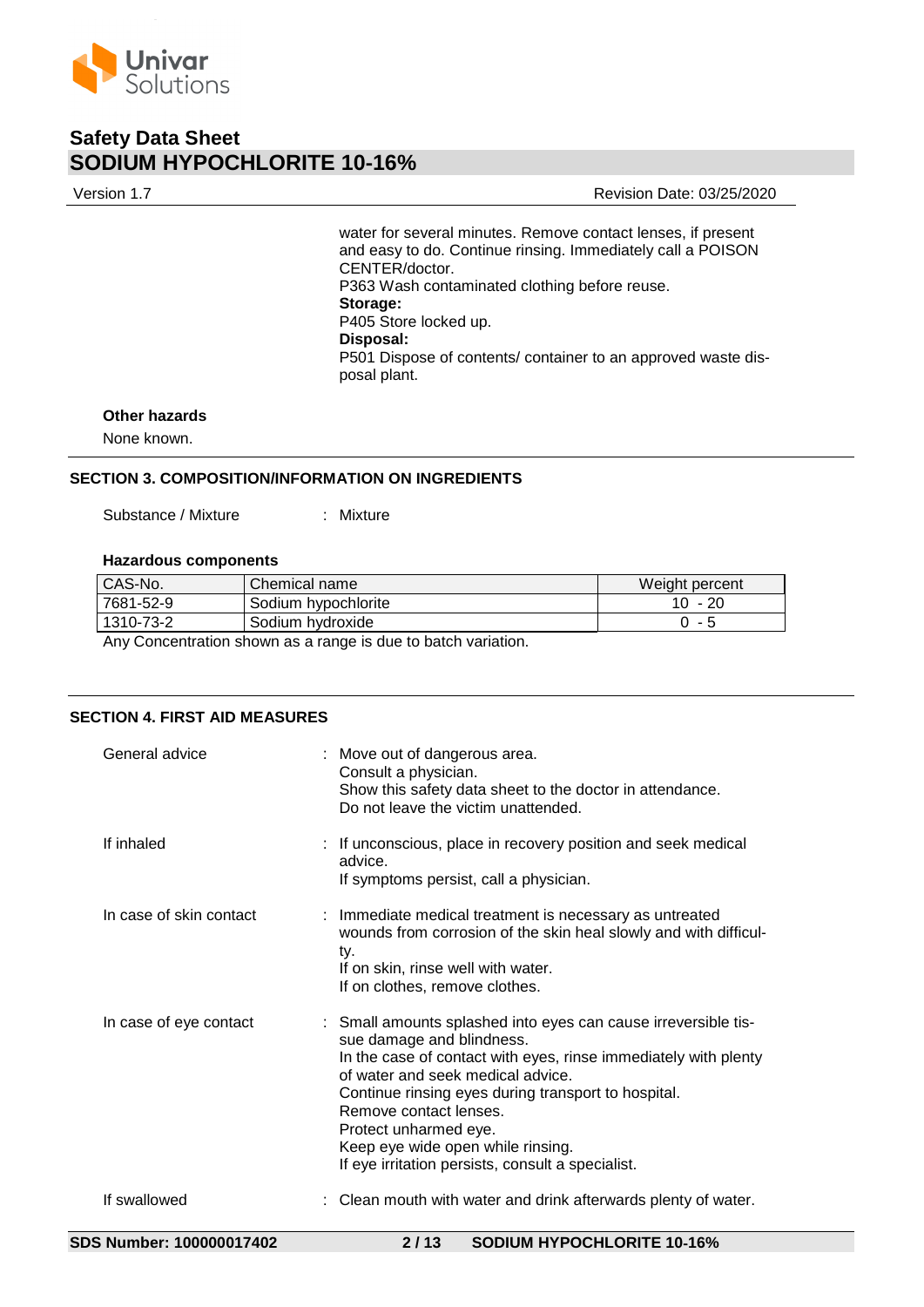

Version 1.7 Revision Date: 03/25/2020

Keep respiratory tract clear. Do NOT induce vomiting. Do not give milk or alcoholic beverages. Never give anything by mouth to an unconscious person. If symptoms persist, call a physician. Take victim immediately to hospital.

### **SECTION 5. FIREFIGHTING MEASURES**

| Suitable extinguishing media                            | : Use an extinguishing media appropriate for surrounding fire.                                                                                                                                                                  |  |
|---------------------------------------------------------|---------------------------------------------------------------------------------------------------------------------------------------------------------------------------------------------------------------------------------|--|
| Unsuitable extinguishing<br>media                       | : High volume water jet                                                                                                                                                                                                         |  |
|                                                         | High volume water jet                                                                                                                                                                                                           |  |
| Specific hazards during fire-<br>fighting               | : Do not allow run-off from fire fighting to enter drains or water<br>courses.                                                                                                                                                  |  |
| Hazardous combustion prod- : Chlorine compounds<br>ucts |                                                                                                                                                                                                                                 |  |
| Specific extinguishing meth-<br>ods                     | : Use water spray to cool unopened containers.                                                                                                                                                                                  |  |
| Further information                                     | : Collect contaminated fire extinguishing water separately. This<br>must not be discharged into drains.<br>Fire residues and contaminated fire extinguishing water must<br>be disposed of in accordance with local regulations. |  |
|                                                         | Collect contaminated fire extinguishing water separately. This<br>must not be discharged into drains.<br>Fire residues and contaminated fire extinguishing water must<br>be disposed of in accordance with local regulations.   |  |
| Special protective equipment<br>for firefighters        | Wear self-contained breathing apparatus for firefighting if nec-<br>essary.                                                                                                                                                     |  |

# **SECTION 6. ACCIDENTAL RELEASE MEASURES**

| Personal precautions, protec-<br>tive equipment and emer-<br>gency procedures | : Use personal protective equipment.                                                                                                                                                         |
|-------------------------------------------------------------------------------|----------------------------------------------------------------------------------------------------------------------------------------------------------------------------------------------|
| Environmental precautions                                                     | : Prevent product from entering drains.<br>Prevent further leakage or spillage if safe to do so.<br>If the product contaminates rivers and lakes or drains inform<br>respective authorities. |
| Methods and materials for<br>containment and cleaning up                      | $\therefore$ Neutralise with acid.<br>Soak up with inert absorbent material (e.g. sand, silica gel,                                                                                          |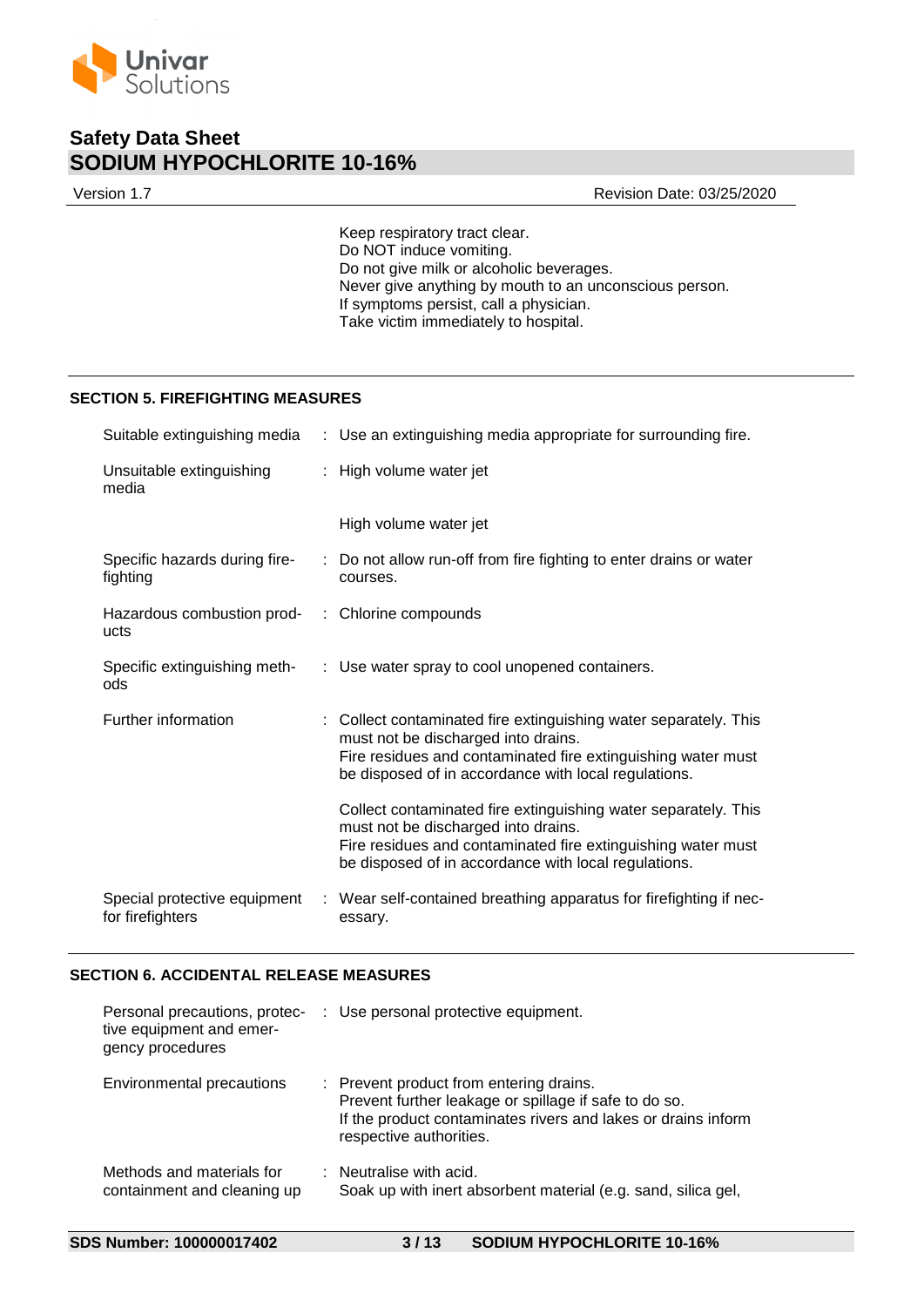

Version 1.7 Revision Date: 03/25/2020

acid binder, universal binder, sawdust). Keep in suitable, closed containers for disposal.

# **SECTION 7. HANDLING AND STORAGE**

| fire and explosion          | Advice on protection against : Normal measures for preventive fire protection.                                                                                                                                                                                                                                                                   |  |
|-----------------------------|--------------------------------------------------------------------------------------------------------------------------------------------------------------------------------------------------------------------------------------------------------------------------------------------------------------------------------------------------|--|
| Advice on safe handling     | : Do not breathe vapours/dust.<br>Avoid contact with skin and eyes.<br>For personal protection see section 8.<br>Smoking, eating and drinking should be prohibited in the ap-<br>plication area.<br>To avoid spills during handling keep bottle on a metal tray.<br>Dispose of rinse water in accordance with local and national<br>regulations. |  |
| Conditions for safe storage | : Keep container tightly closed in a dry and well-ventilated<br>place.<br>Containers which are opened must be carefully resealed and<br>kept upright to prevent leakage.<br>Observe label precautions.<br>Electrical installations / working materials must comply with<br>the technological safety standards.                                   |  |

# **SECTION 8. EXPOSURE CONTROLS/PERSONAL PROTECTION**

## **Components with workplace control parameters**

| CAS-No.    | Components          | Value type<br>(Form of<br>exposure) | Control parame-<br>ters / Permissible<br>concentration | <b>Basis</b>     |
|------------|---------------------|-------------------------------------|--------------------------------------------------------|------------------|
| l7681-52-9 | Sodium hypochlorite | <b>STEL</b>                         | $2 \text{ mg/m}$                                       | <b>US WEEL</b>   |
| 1310-73-2  | Sodium hydroxide    |                                     | $2 \text{ mg/m}$ 3                                     | <b>ACGIH</b>     |
|            |                     |                                     | $2$ mg/m $3$                                           | <b>NIOSH REL</b> |
|            |                     | TWA                                 | $2 \text{ mg/m}$                                       | OSHA Z-1         |
|            |                     |                                     | $2$ mg/m $3$                                           | <b>OSHA P0</b>   |

# **Personal protective equipment**

| Respiratory protection | No personal respiratory protective equipment normally re-<br>quired.<br>In the case of vapour formation use a respirator with an ap-<br>proved filter. |  |
|------------------------|--------------------------------------------------------------------------------------------------------------------------------------------------------|--|
| Hand protection        |                                                                                                                                                        |  |
| Remarks                | The suitability for a specific workplace should be discussed<br>with the producers of the protective gloves.                                           |  |
| Eye protection         | Eye wash bottle with pure water<br>Tightly fitting safety goggles<br>Wear face-shield and protective suit for abnormal processing                      |  |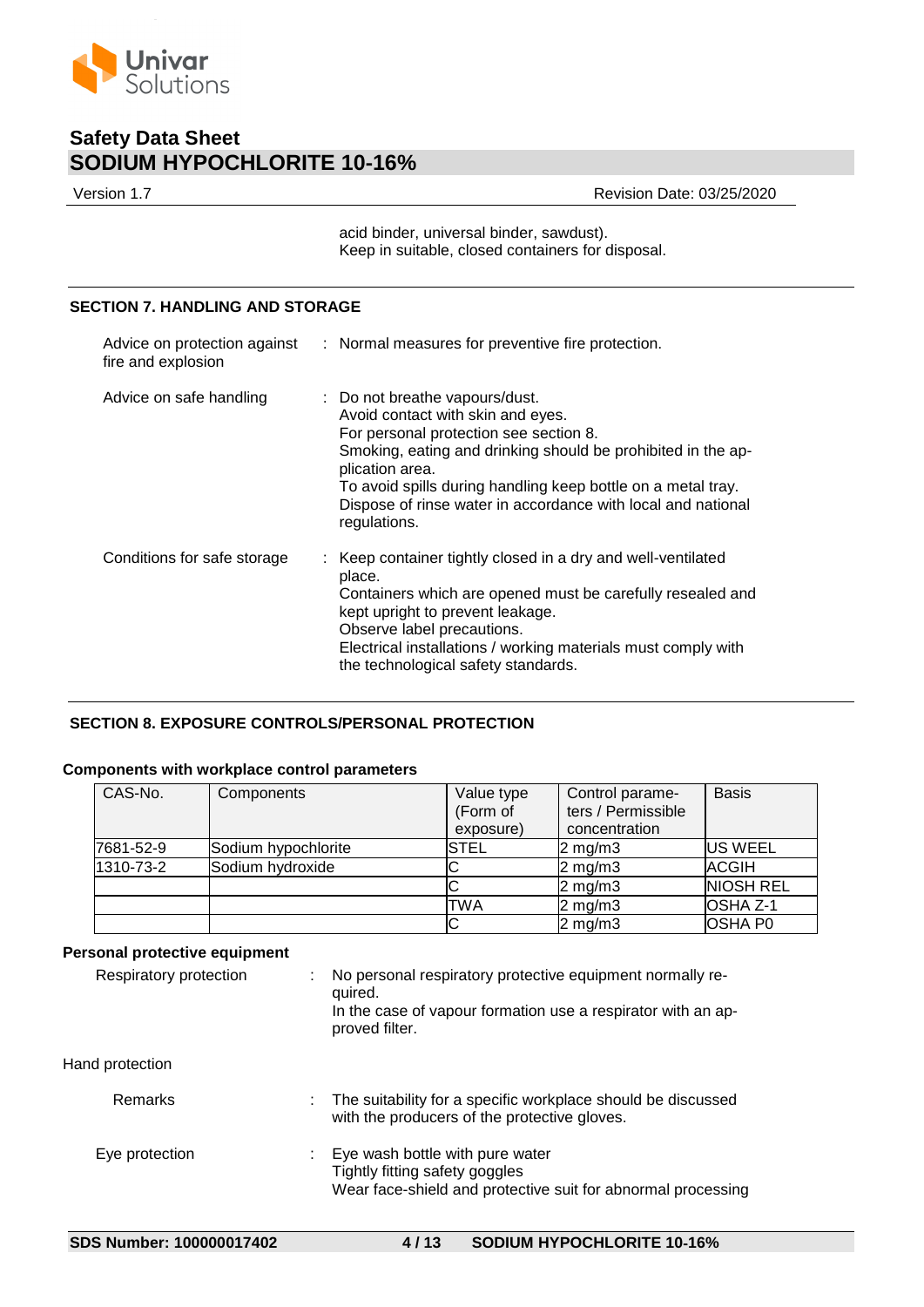

| Version 1.7              | Revision Date: 03/25/2020                                                                                                                  |
|--------------------------|--------------------------------------------------------------------------------------------------------------------------------------------|
|                          | problems.                                                                                                                                  |
| Skin and body protection | Impervious clothing<br>Choose body protection according to the amount and concen-<br>tration of the dangerous substance at the work place. |
| Hygiene measures         | When using do not eat or drink.<br>When using do not smoke.<br>Wash hands before breaks and at the end of workday.                         |

# **SECTION 9. PHYSICAL AND CHEMICAL PROPERTIES**

| Appearance                                              | liquid                                                        |
|---------------------------------------------------------|---------------------------------------------------------------|
| Colour                                                  | clear, yellow, green                                          |
| Odour                                                   | : Chlorine                                                    |
| <b>Odour Threshold</b>                                  | : No data available                                           |
| pH                                                      | : $11.5 - 13$ @ 25 °C (77 °F)                                 |
| <b>Freezing Point (Melting</b><br>point/freezing point) | : $-20 - -15$ °C ( $-4 - 5$ °F)                               |
| <b>Boiling Point (Boiling</b><br>point/boiling range)   | : > 40 °C (> 104 °F)<br>Decomposition                         |
| Flash point                                             | : Not applicable                                              |
| Evaporation rate                                        | $\therefore$ < 1<br>(Butyl Acetate = $1$ )                    |
| Flammability (solid, gas)                               | : No data available                                           |
| Upper explosion limit                                   | : No data available                                           |
| Lower explosion limit                                   | : No data available                                           |
| Vapour pressure                                         | : 12.1 mmHg @ 20 °C (68 °F)                                   |
| Relative vapour density                                 | : No data available                                           |
| Relative density                                        | : 1.17 @ 20 °C (68 °F)<br>Reference substance: (water = $1$ ) |
| Density                                                 | No data available                                             |
| Solubility(ies)<br>Water solubility                     | : completely soluble                                          |
| Solubility in other solvents                            | : No data available                                           |
| Partition coefficient: n-                               | : No data available                                           |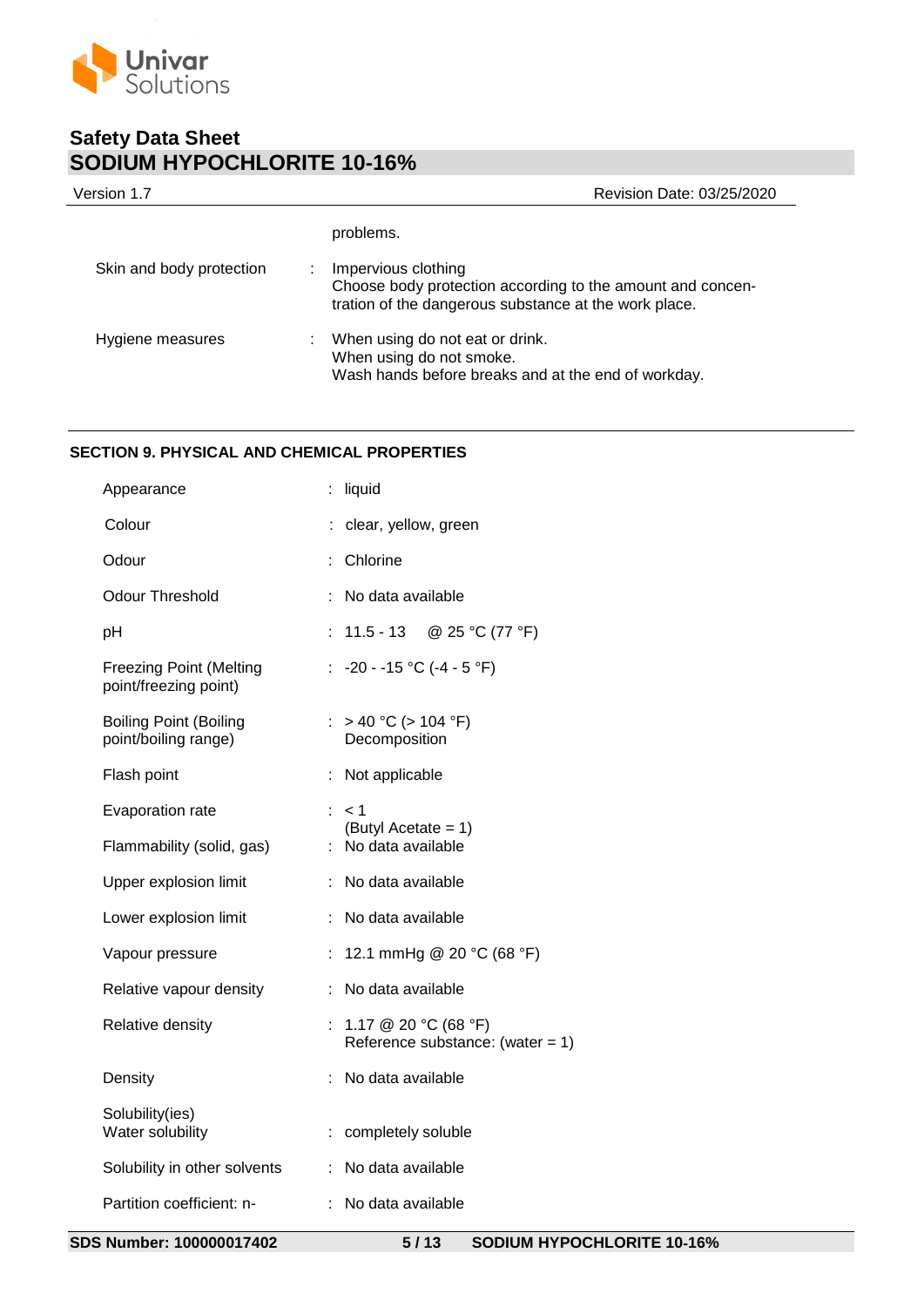

| Version 1.7               |                     | Revision Date: 03/25/2020 |
|---------------------------|---------------------|---------------------------|
| octanol/water             |                     |                           |
| Auto-ignition temperature | : No data available |                           |
| Thermal decomposition     | : $> 40 °C$         |                           |

# **SECTION 10. STABILITY AND REACTIVITY**

| Reactivity                              | Risk of violent reaction.                                                                                                                                                                                                                                                              |  |
|-----------------------------------------|----------------------------------------------------------------------------------------------------------------------------------------------------------------------------------------------------------------------------------------------------------------------------------------|--|
|                                         | No decomposition if stored and applied as directed.                                                                                                                                                                                                                                    |  |
| Chemical stability                      | No decomposition if stored and applied as directed.                                                                                                                                                                                                                                    |  |
| Possibility of hazardous reac-<br>tions | : Reacts with organic materials and may cause ignition of finely<br>divided materials on contact.<br>Exothermic reaction with strong acids.                                                                                                                                            |  |
|                                         | No decomposition if stored and applied as directed.                                                                                                                                                                                                                                    |  |
| Conditions to avoid                     | Heat, flames and sparks.                                                                                                                                                                                                                                                               |  |
|                                         | Exposure to light.<br>Exposure to sunlight.<br>Exposure to moisture<br>Heat                                                                                                                                                                                                            |  |
|                                         | No data available                                                                                                                                                                                                                                                                      |  |
| Incompatible materials                  | Organic materials<br>Strong acids<br>Strong oxidizing agents<br>Ammonia<br>Metals<br>Amines<br>Ethyleneimine<br>nitrogen<br>Reducing agents<br>Acids<br>Combustible material<br>Halogenated compounds<br>Metals<br>metal salts<br>Organic materials<br>organic nitro compounds<br>Zinc |  |
| Hazardous decomposition<br>products     | Chlorine<br>hydrogen chloride<br>Oxygen                                                                                                                                                                                                                                                |  |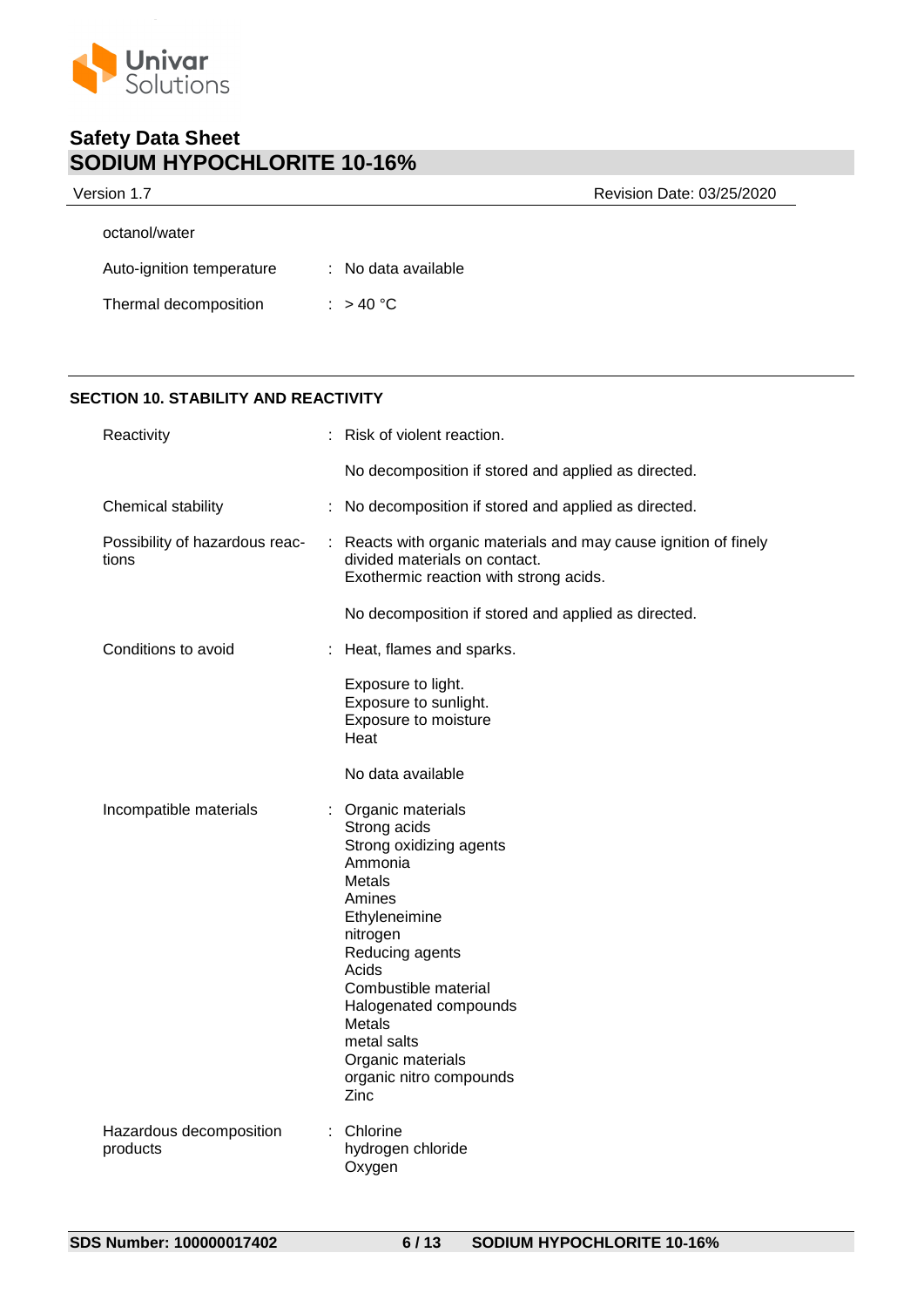

Version 1.7 Revision Date: 03/25/2020

# **SECTION 11. TOXICOLOGICAL INFORMATION**

## **Acute toxicity**

# **Product:**

Acute oral toxicity : Acute toxicity estimate: > 5,000 mg/kg

# **Skin corrosion/irritation**

**Product:** Result: Causes severe burns.

Remarks: Extremely corrosive and destructive to tissue.

## **Components:**

**7681-52-9:** Species: Rabbit Result: Causes burns.

**1310-73-2:** Species: Rabbit Result: Causes severe burns.

# **Serious eye damage/eye irritation**

### **Product:**

Remarks: Risk of serious damage to eyes.

Remarks: May cause irreversible eye damage.

## **Components:**

**7681-52-9:** Species: Rabbit Result: Risk of serious damage to eyes.

**1310-73-2:** Species: Rabbit Result: Risk of serious damage to eyes.

| Carcinogenicity |                                                                                                                                                               |
|-----------------|---------------------------------------------------------------------------------------------------------------------------------------------------------------|
| <b>IARC</b>     | No component of this product present at levels greater than or<br>equal to 0.1% is identified as probable, possible or confirmed<br>human carcinogen by IARC. |
| <b>OSHA</b>     | No component of this product present at levels greater than or<br>equal to 0.1% is on OSHA's list of regulated carcinogens.                                   |
| <b>NTP</b>      | No component of this product present at levels greater than or<br>equal to 0.1% is identified as a known or anticipated carcinogen                            |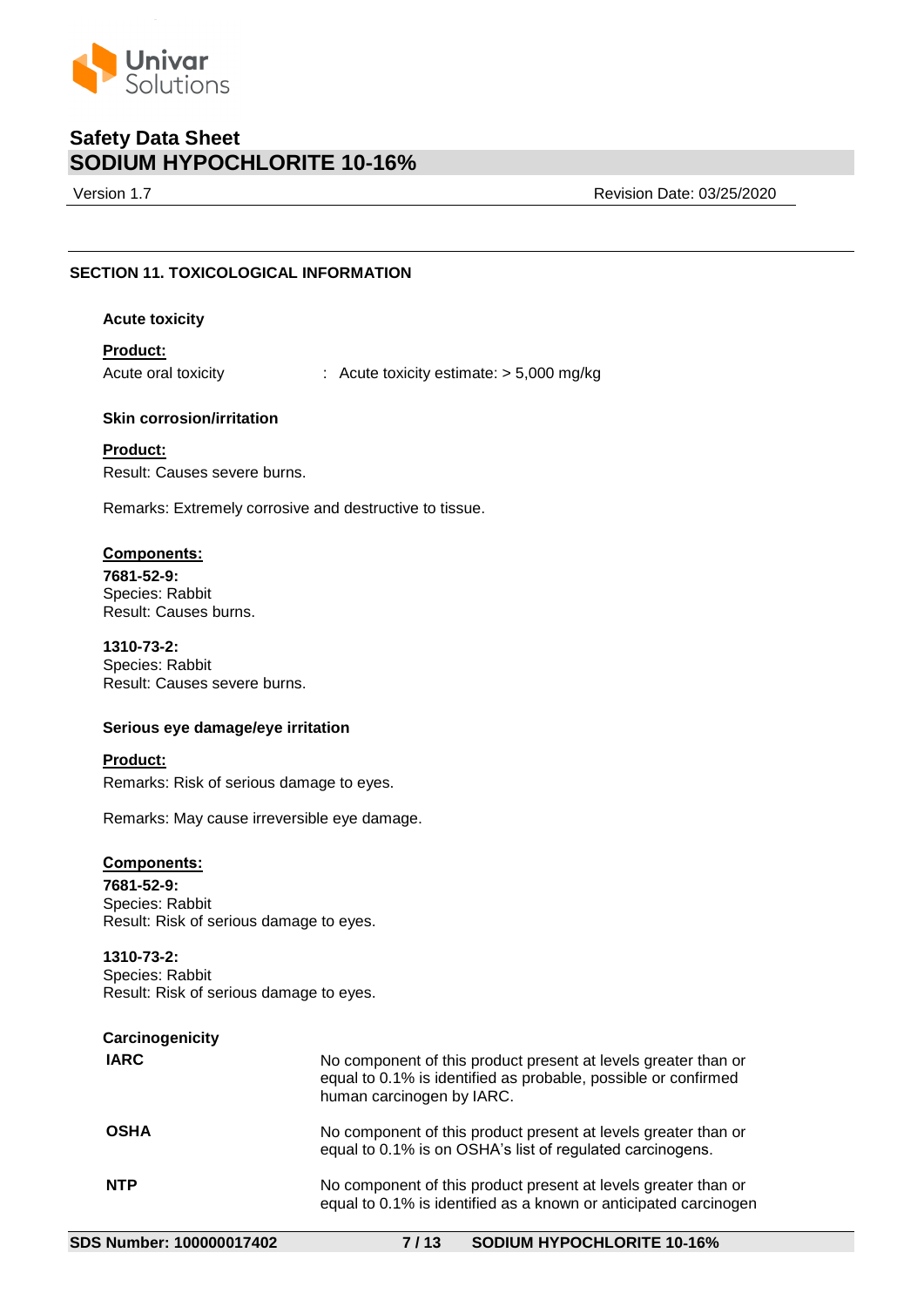

ision Date: 03/25/2020

# by NTP.

**ACGIH** No component of this product present at levels greater than or equal to 0.1% is identified as a carcinogen or potential carcinogen by ACGIH.

## **STOT - single exposure**

# **Components:**

# **7681-52-9:**

Assessment: The substance or mixture is classified as specific target organ toxicant, single exposure, category 3 with respiratory tract irritation.

### **Further information**

# **Product:**

Remarks: No data available

# **SECTION 12. ECOLOGICAL INFORMATION**

**Ecotoxicity**

| <b>Components:</b>                      |                                                                                                                                      |
|-----------------------------------------|--------------------------------------------------------------------------------------------------------------------------------------|
| 7681-52-9:<br>Toxicity to fish          | : LC50 (Salmo gairdneri (Rainbow Fish)): 0.06 mg/l<br>Exposure time: 96 h<br>Test Type: flow-through test                            |
|                                         | LC50 (Pimephales promelas (fathead minnow)): 5.9 mg/l<br>Exposure time: 96 h<br>Test Type: static test                               |
| aquatic invertebrates                   | Toxicity to daphnia and other : EC50 (Daphnia magna (Water flea)): 0.141 mg/l<br>Exposure time: 48 h<br>Test Type: flow-through test |
|                                         | EC50 (Ceriodaphnia dubia): 0.035 mg/l<br>Exposure time: 48 h<br>Test Type: flow-through test                                         |
| Toxicity to algae                       | : IC50: $0.023 \text{ mg/l}$<br>Exposure time: 7 d<br>Test Type: flow-through test                                                   |
| M-Factor (Acute aquatic tox-<br>icity)  | : 10                                                                                                                                 |
| Acute aquatic toxicity- As-<br>sessment | $\therefore$ Very toxic to aquatic life.                                                                                             |
| Chronic aquatic toxicity- As-           | : Toxic to aquatic life with long lasting effects.                                                                                   |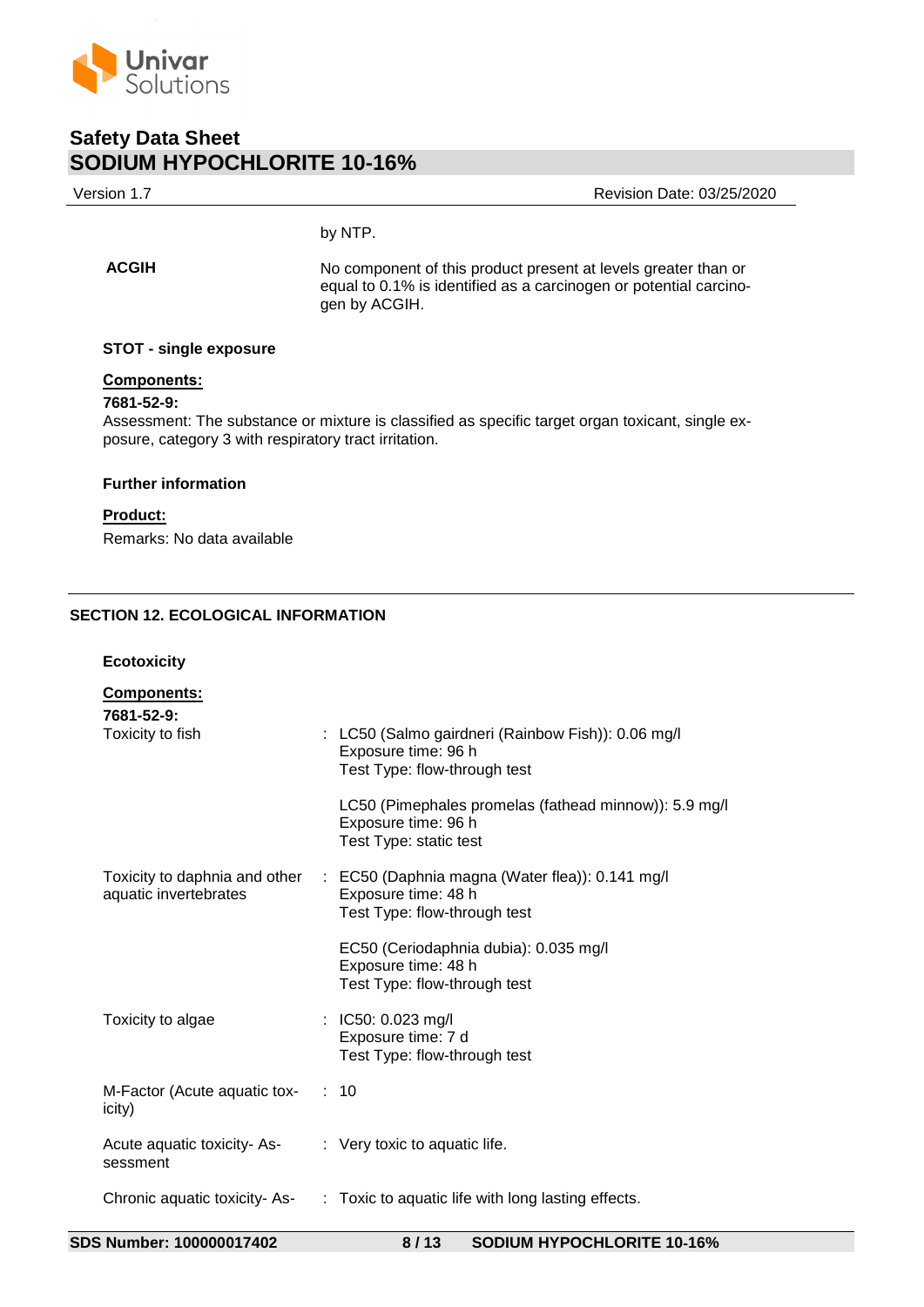

Version 1.7 Revision Date: 03/25/2020

sessment

| Persistence and degradability                |                                                                                                                                                                                                                                                                                                                                         |
|----------------------------------------------|-----------------------------------------------------------------------------------------------------------------------------------------------------------------------------------------------------------------------------------------------------------------------------------------------------------------------------------------|
| No data available                            |                                                                                                                                                                                                                                                                                                                                         |
| <b>Bioaccumulative potential</b>             |                                                                                                                                                                                                                                                                                                                                         |
| No data available                            |                                                                                                                                                                                                                                                                                                                                         |
| <b>Mobility in soil</b><br>No data available |                                                                                                                                                                                                                                                                                                                                         |
| Other adverse effects                        |                                                                                                                                                                                                                                                                                                                                         |
| <b>Product:</b>                              |                                                                                                                                                                                                                                                                                                                                         |
| Ozone-Depletion Potential                    | : Regulation: 40 CFR Protection of Environment; Part 82 Pro-<br>tection of Stratospheric Ozone - CAA Section 602 Class I<br><b>Substances</b><br>Remarks: This product neither contains, nor was manufac-<br>tured with a Class I or Class II ODS as defined by the U.S.<br>Clean Air Act Section 602 (40 CFR 82, Subpt. A, App.A + B). |
| Additional ecological infor-<br>mation       | : An environmental hazard cannot be excluded in the event of<br>unprofessional handling or disposal.<br>Toxic to aquatic life with long lasting effects.                                                                                                                                                                                |

# **SECTION 13. DISPOSAL CONSIDERATIONS**

| <b>Disposal methods</b> |                                                                                                                                                                                                                                                                  |
|-------------------------|------------------------------------------------------------------------------------------------------------------------------------------------------------------------------------------------------------------------------------------------------------------|
| Waste from residues     | : Dispose of in accordance with all applicable local, state and<br>federal regulations.<br>For assistance with your waste management needs - including<br>disposal, recycling and waste stream reduction, contact Uni-<br>var Solutions ChemCare: 1-800-909-4897 |
|                         | The product should not be allowed to enter drains, water<br>courses or the soil.<br>Do not contaminate ponds, waterways or ditches with chemi-<br>cal or used container.<br>Send to a licensed waste management company.                                         |
| Contaminated packaging  | : Empty remaining contents.<br>Dispose of as unused product.<br>Do not re-use empty containers.                                                                                                                                                                  |

# **SECTION 14. TRANSPORT INFORMATION**

**DOT (Department of Transportation)**: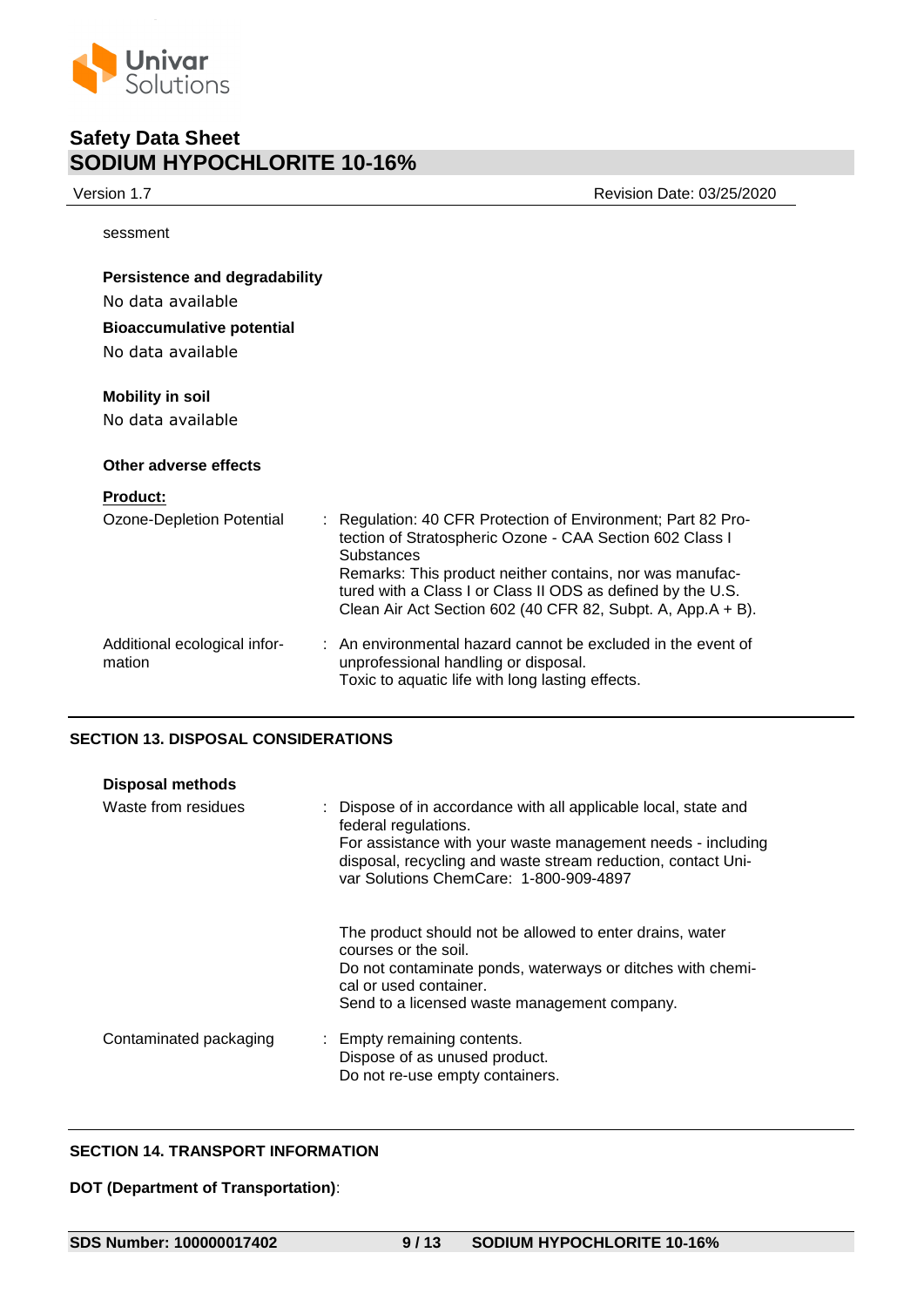

Version 1.7 Revision Date: 03/25/2020

UN1791, Hypochlorite solutions, 8, III , Marine Pollutant (SODIUM HYPOCHLORITE)

# **IATA (International Air Transport Association)**:

UN1791, Hypochlorite solution, 8, III

# **IMDG (International Maritime Dangerous Goods):**

UN1791, HYPOCHLORITE SOLUTION, 8, III, Marine Pollutant (SODIUM HYPOCHLORITE)

# **SECTION 15. REGULATORY INFORMATION**

**WHMIS Classification** : E: Corrosive Material

# **EPCRA - Emergency Planning and Community Right-to-Know Act**

### **CERCLA Reportable Quantity**

| Components          | CAS-No.   |       | Component RQ   Calculated product RQ |
|---------------------|-----------|-------|--------------------------------------|
|                     |           | (lbs) | (lbs)                                |
| Sodium hypochlorite | 7681-52-9 | 100   | 500                                  |
| Sodium hydroxide    | 1310-73-2 | 1000  | 20000                                |

## **SARA 304 Extremely Hazardous Substances Reportable Quantity**

This material does not contain any components with a section 304 EHS RQ.

| SARA 311/312 Hazards | : Acute Health Hazard                                                                                                                                                                     |
|----------------------|-------------------------------------------------------------------------------------------------------------------------------------------------------------------------------------------|
| <b>SARA 302</b>      | : No chemicals in this material are subject to the reporting re-<br>quirements of SARA Title III, Section 302.                                                                            |
| <b>SARA 313</b>      | : This material does not contain any chemical components with<br>known CAS numbers that exceed the threshold (De Minimis)<br>reporting levels established by SARA Title III, Section 313. |

### **Clean Air Act**

This product does not contain any hazardous air pollutants (HAP), as defined by the U.S. Clean Air Act Section 112 (40 CFR 61).

This product does not contain any chemicals listed under the U.S. Clean Air Act Section 112(r) for Accidental Release Prevention (40 CFR 68.130, Subpart F).

This product does not contain any chemicals listed under the U.S. Clean Air Act Section 111 SOCMI Intermediate or Final VOC's (40 CFR 60.489).

### **Clean Water Act**

The following Hazardous Substances are listed under the U.S. CleanWater Act, Section 311, Table 116.4A: 7681-52-9 Sodium hypochlorite 1310-73-2 Sodium hydroxide The following Hazardous Chemicals are listed under the U.S. CleanWater Act, Section 311, Table 117.3: 7681-52-9 Sodium hypochlorite 1310-73-2 Sodium hydroxide This product does not contain any toxic pollutants listed under the U.S. Clean Water Act Section 307

### **US State Regulations**

# **Massachusetts Right To Know**

7681-52-9 Sodium hypochlorite 10 - 20 %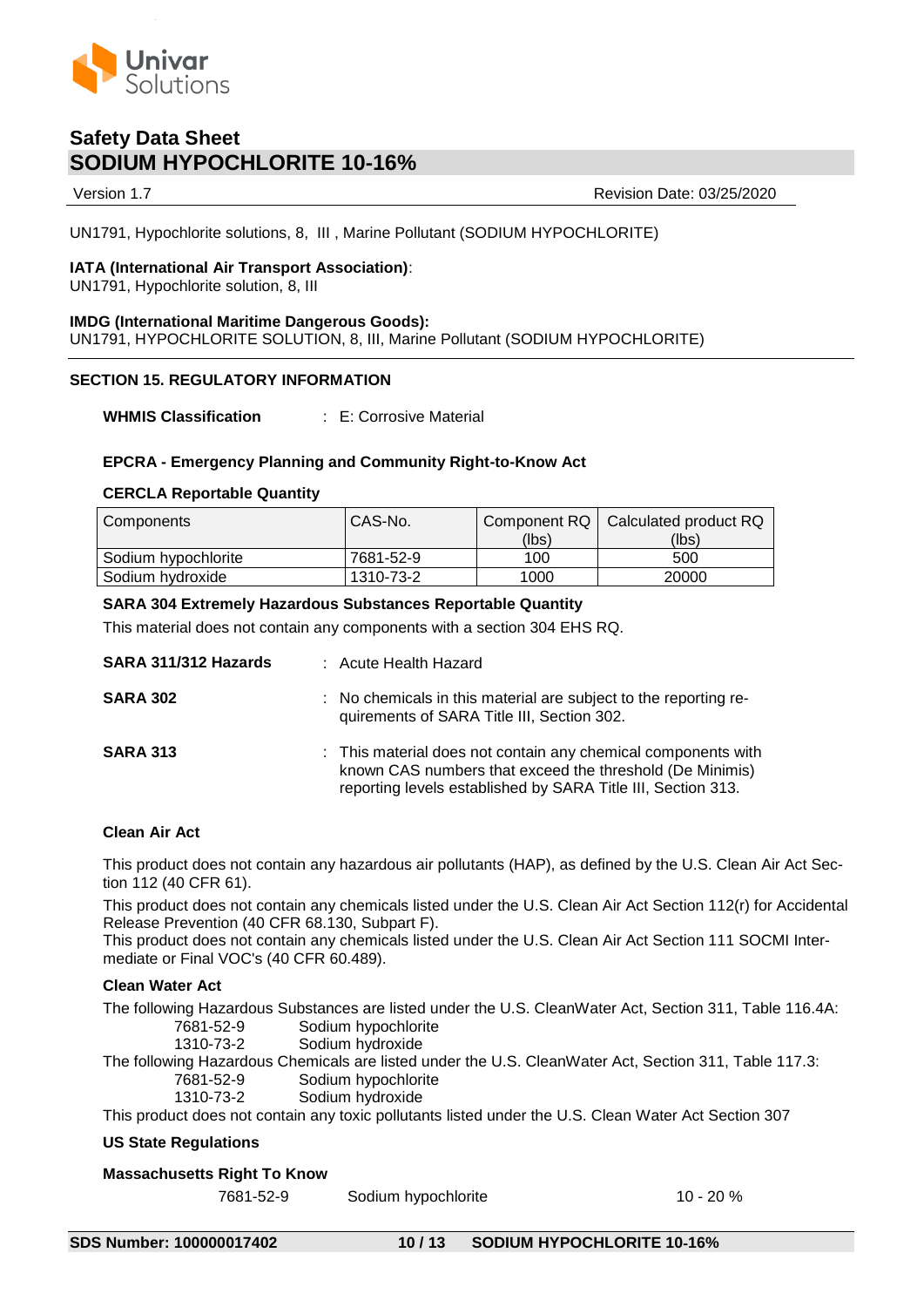

| Version 1.7               |                                 |                                                                                                                                                  | Revision Date: 03/25/2020 |
|---------------------------|---------------------------------|--------------------------------------------------------------------------------------------------------------------------------------------------|---------------------------|
|                           | 1310-73-2                       | Sodium hydroxide                                                                                                                                 | $5 - 10%$                 |
|                           | Pennsylvania Right To Know      |                                                                                                                                                  |                           |
|                           | 7732-18-5                       | Water                                                                                                                                            | $90 - 100 %$              |
|                           | 7681-52-9                       | Sodium hypochlorite                                                                                                                              | 10 - 20 %                 |
|                           | 1310-73-2                       | Sodium hydroxide                                                                                                                                 | $5 - 10%$                 |
|                           | <b>New Jersey Right To Know</b> |                                                                                                                                                  |                           |
|                           | 7732-18-5                       | Water                                                                                                                                            | $90 - 100 %$              |
|                           | 7681-52-9                       | Sodium hypochlorite                                                                                                                              | 10 - 20 %                 |
|                           | 1310-73-2                       | Sodium hydroxide                                                                                                                                 | $5 - 10%$                 |
| <b>California Prop 65</b> |                                 | This product does not contain any chemicals known to State<br>of California to cause cancer, birth defects, or any other re-<br>productive harm. |                           |
|                           |                                 | The components of this product are reported in the following inventories:                                                                        |                           |
| <b>TSCA</b>               |                                 | On TSCA Inventory                                                                                                                                |                           |
| <b>DSL</b>                |                                 | All components of this product are on the Canadian DSL                                                                                           |                           |
| <b>AICS</b>               |                                 | : On the inventory, or in compliance with the inventory                                                                                          |                           |
| <b>NZIoC</b>              |                                 | On the inventory, or in compliance with the inventory                                                                                            |                           |
| <b>ENCS</b>               |                                 | : Not in compliance with the inventory                                                                                                           |                           |
| <b>KECI</b>               |                                 | On the inventory, or in compliance with the inventory                                                                                            |                           |
| <b>PICCS</b>              |                                 | : On the inventory, or in compliance with the inventory                                                                                          |                           |
| <b>IECSC</b>              |                                 | On the inventory, or in compliance with the inventory                                                                                            |                           |
|                           |                                 |                                                                                                                                                  |                           |

## **SECTION16. OTHER INFORMATION**



|                     | <b>HEALTH</b>          |  |
|---------------------|------------------------|--|
| ū.<br>O<br>tability | <b>FLAMMABILITY</b>    |  |
|                     | <b>PHYSICAL HAZARD</b> |  |

 $0 =$  not significant, 1 = Slight,

 $2 =$  Moderate,  $3 =$  High

 $4 =$ Extreme,  $* =$  Chronic

The information accumulated is based on the data of which we are aware and is believed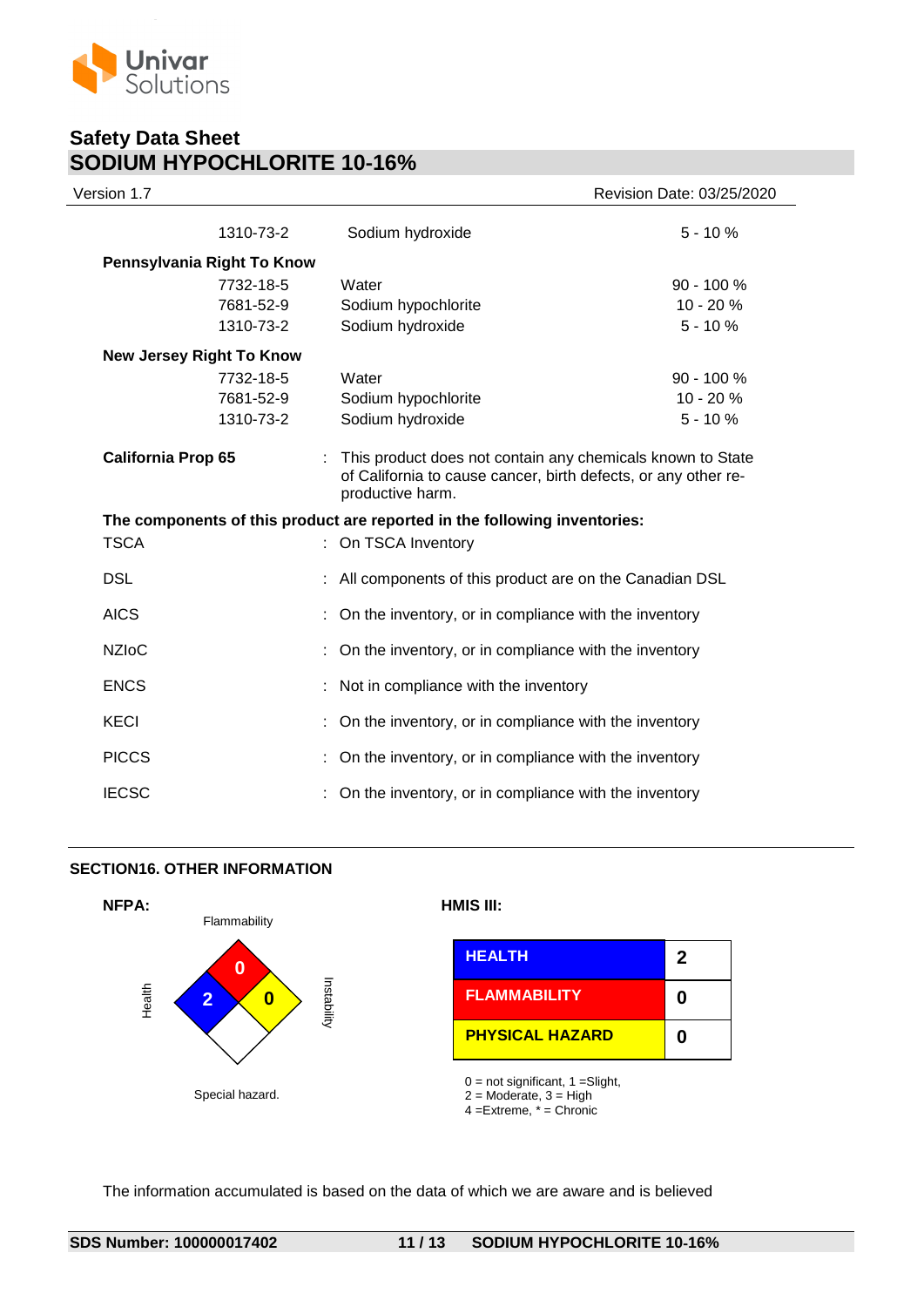

Version 1.7 Revision Date: 03/25/2020

to be correct as of the date hereof. Since this information may be applied under conditions beyond our control and with which we may be unfamiliar and since data made become available subsequently to the date hereof, we do not assume any responsibility for the results of its use. Recipients are advised to confirm in advance of need that the information is current, applicable, and suitable to their circumstances. This SDS has been prepared by Univar Solutions Product Compliance Department (1-855-429-2661) SDSNA@univarsolutions.com.

| <b>Revision Date</b> | : 03/25/2020 |
|----------------------|--------------|
|                      |              |

| <b>Legacy SDS:</b> |  | : R0004191 |
|--------------------|--|------------|
|--------------------|--|------------|

#### **Material number:**

16147687, 16144215, 16149245, 16150496, 16149504, 16145673, 16149243, 16136536, 16153596, 16156860, 16160599, 16160181, 16160290, 16147990, 16144046, 16145139, 16150462, 16149046, 16149516, 16148083, 16150461, 16135782, 16153735, 16135216, 16156005, 16151878, 16151769, 16151501, 16150223, 16149931, 16148522, 16148259, 16147092, 16145877, 16145876, 16141599, 16159170, 16147803, 16145874, 16142035, 16142469, 16141380, 16141858, 16141659, 16142556, 16140878, 16145134, 16145135, 16145136, 16141638, 16141449, 16141478, 16141742, 16140329, 16141509, 16141320, 16140572, 16140126, 16141988, 16140615, 16142137, 16142142, 16140640, 16142217, 16141980, 16140150, 16140525, 16141377, 16140611, 16141909, 16140514, 16142456, 16142437, 16141616, 16140660, 16140421, 16140436, 16142341, 16112157, 16099190, 746448, 653645, 16023856, 16023855, 560182, 161166, 146774, 132681, 167734, 20464, 20461, 573786, 554377, 160127, 160809, 115370, 98722, 674528, 116864, 501223

| Key or legend to abbreviations and acronyms used in the safety data sheet |                                       |                    |                                       |  |  |
|---------------------------------------------------------------------------|---------------------------------------|--------------------|---------------------------------------|--|--|
| <b>ACGIH</b>                                                              | American Conference of Govern-        | LD50               | Lethal Dose 50%                       |  |  |
|                                                                           | ment Industrial Hygienists            |                    |                                       |  |  |
| <b>AICS</b>                                                               | Australia, Inventory of Chemical      | <b>LOAEL</b>       | Lowest Observed Adverse Effect        |  |  |
|                                                                           | <b>Substances</b>                     |                    | Level                                 |  |  |
| <b>DSL</b>                                                                | Canada, Domestic Substances List      | <b>NFPA</b>        | National Fire Protection Agency       |  |  |
| <b>NDSL</b>                                                               | Canada, Non-Domestic Substanc-        | <b>NIOSH</b>       | National Institute for Occupational   |  |  |
|                                                                           | es List                               |                    | Safety & Health                       |  |  |
| <b>CNS</b>                                                                | <b>Central Nervous System</b>         | <b>NTP</b>         | National Toxicology Program           |  |  |
| CAS                                                                       | <b>Chemical Abstract Service</b>      | NZI <sub>O</sub> C | New Zealand Inventory of Chemi-       |  |  |
|                                                                           |                                       |                    | cals                                  |  |  |
| EC <sub>50</sub>                                                          | <b>Effective Concentration</b>        | <b>NOAEL</b>       | No Observable Adverse Effect          |  |  |
|                                                                           |                                       |                    | Level                                 |  |  |
| <b>EC50</b>                                                               | Effective Concentration 50%           | <b>NOEC</b>        | No Observed Effect Concentration      |  |  |
| <b>EGEST</b>                                                              | <b>EOSCA Generic Exposure Scenar-</b> | <b>OSHA</b>        | Occupational Safety & Health          |  |  |
|                                                                           | io Tool                               |                    | Administration                        |  |  |
| <b>EOSCA</b>                                                              | European Oilfield Specialty Chem-     | <b>PEL</b>         | Permissible Exposure Limit            |  |  |
|                                                                           | icals Association                     |                    |                                       |  |  |
| <b>EINECS</b>                                                             | European Inventory of Existing        | <b>PICCS</b>       | Philippines Inventory of Commer-      |  |  |
|                                                                           | <b>Chemical Substances</b>            |                    | cial Chemical Substances              |  |  |
| <b>MAK</b>                                                                | Germany Maximum Concentration         | <b>PRNT</b>        | <b>Presumed Not Toxic</b>             |  |  |
|                                                                           | Values                                |                    |                                       |  |  |
| <b>GHS</b>                                                                | Globally Harmonized System            | <b>RCRA</b>        | <b>Resource Conservation Recovery</b> |  |  |
|                                                                           |                                       |                    | Act                                   |  |  |
| $>=$                                                                      | Greater Than or Equal To              | <b>STEL</b>        | Short-term Exposure Limit             |  |  |